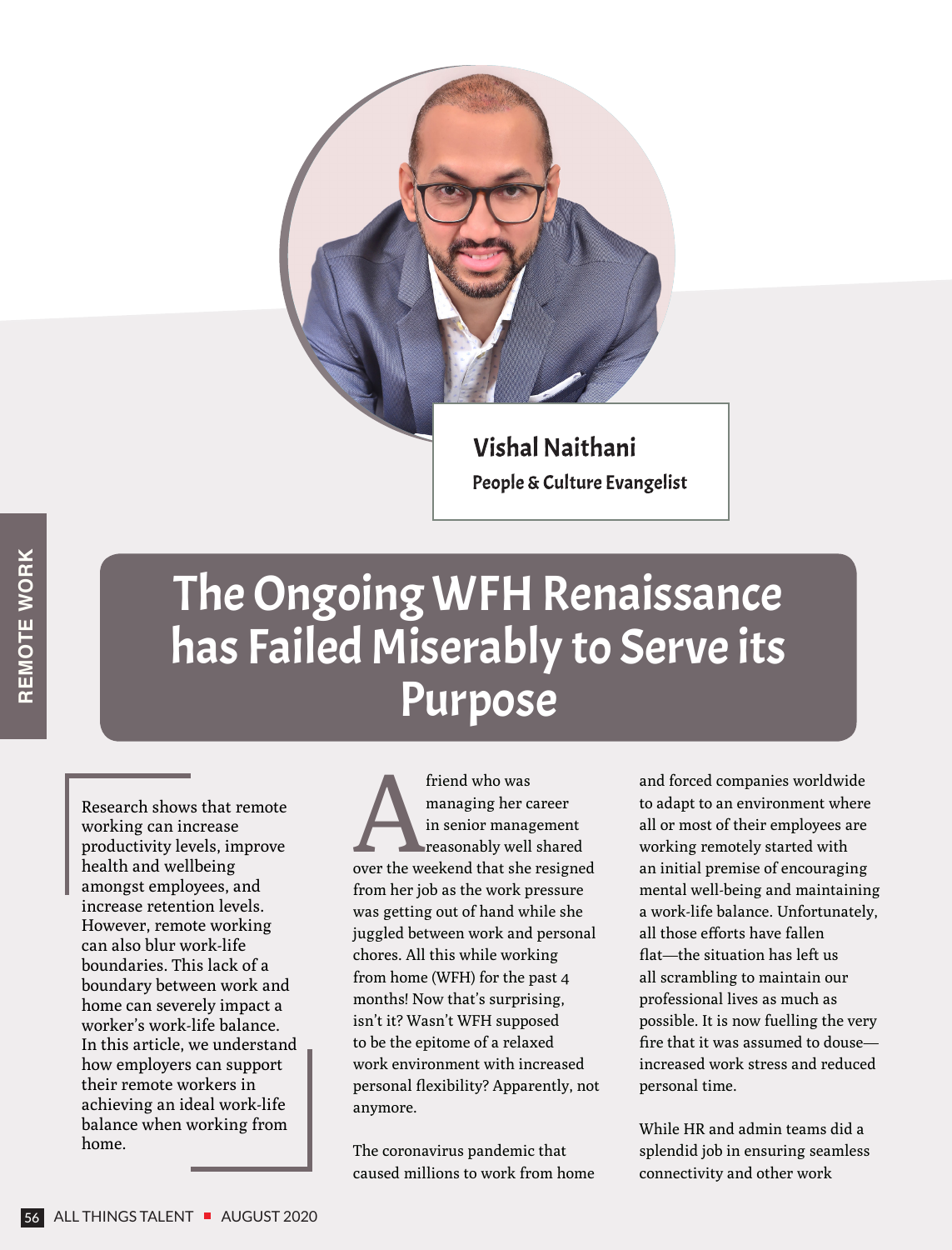arrangements to ensure business as usual, organizations forgot that we are still very much in the midst of a pandemic that requires increased emotional intelligence to navigate through. This is not an opportunity to squeeze the last ounce of energy from people but to be their pillar of support to navigate through these tough times TOGETHER. Who exactly sets the tone to define and drive the intent with which expectations from work are communicated to the entire organization? You guessed it right, the leadership.

Any intervention, especially in HR that is introduced solely because it's

good-to-have or a forced necessity will eventually fail. The reason is simple—most organizations chase the WHAT but not the WHY (taking a cue from Simon Sinek's Golden Circle), and as soon the WHY goes off the radar (if it existed in the first place that is) the entire narrative and subsequently the purpose is lost.

My conversations with corporate professionals across industries have one glaring theme in common the line between office time and personal time has never been blurrier and what's happening currently is worse than how it was in the pre-COVID era. Experts

have described this phenomenon as "role blurring", which is "the experience of confusion or difficulty in distinguishing one's work from one's family roles in a given setting in which these roles are seen as highly integrated, such as doing paid work at home". The expectation from most organizations (managers essentially) is to be in an always-on mode. Since you have nowhere else to go (literally and figuratively), it's assumed that you're always available to discuss work. Employees are silently bearing the brunt primarily for the fear of being branded as a non-performer, possibly being hand-picked for a furlough or in a worst-case scenario for a lay-off.

## $66$

While HR and admin teams did a splendid job in ensuring seamless connectivity and other work arrangements to ensure business as usual, organizations forgot that we are still very much in the midst of a pandemic that requires increased emotional intelligence to navigate through.

> There have to be specific boundaries to a remote employee's working day, management can't have an assumption that their employees must always be available. For this, the employees must be given breathing space to actively manage boundaries between work and family and not expected to be on call 24 hours a day. With clear guidelines in place, employers can stop this from becoming a problem.